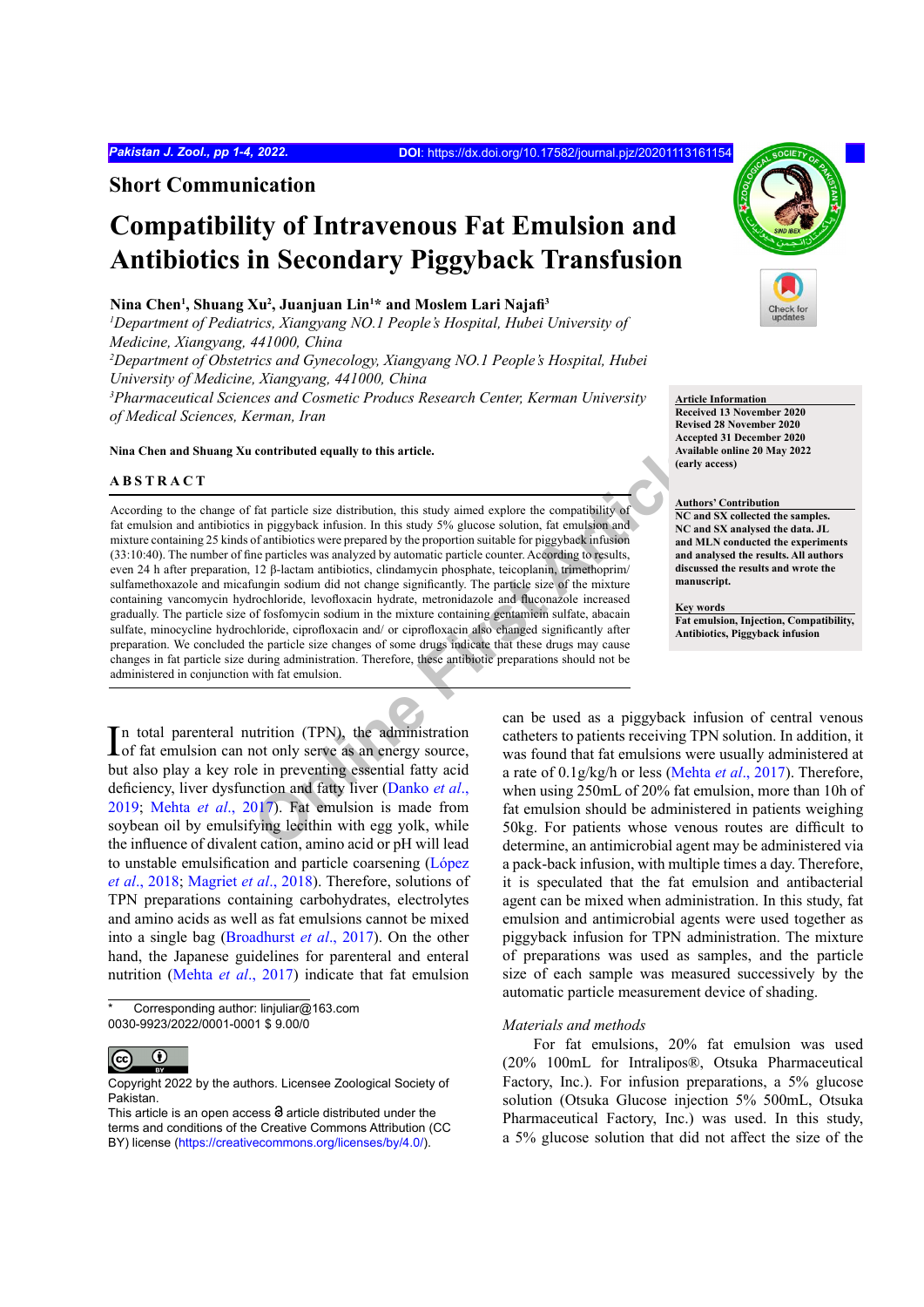fat emulsion was used as an infusion preparation because the purpose of the study was to elucidate the composition changes of the fat emulsion and the antibiotic agent. A 5% glucose solution was used (Otsuka Glucose injection 5% 100mL, Otsuka Pharmaceutical Factory, Inc.) to dissolve the antibiotic. Supplementary Table I shows the correspondence between the active ingredients and abbreviations of all the drugs described in this article.

As the dose from the primary line, 25mL/h of fat emulsion and 100mL/h of antibiotic were administered from the backpack mode. For fat emulsion, patients weighing 50kg were administered at a dose rate of 0.1g/ kg/h at 20% fat emulsion. The antibiotic agents other than CPFX, MNZ and FLCZ were dissolved in a 5% glucose solution. 33mL of 5% glucose solution, 10mL of fat emulsion, and 40mL of antibiotic in a 100mL glass bottle (Mighty Vials, Maruemu Corporation) and sampled in a 100-grade clean workbench. Mix 5% glucose solution, fat emulsion and antibiotic at a ratio of 33:10:40.

The measurement of insoluble particulate matter was carried out according to the method of "Insoluble particle test for injection, Method 1, Shading particle count Test" in the 16<sup>th</sup> edition of The Japanese Pharmacopoeia. The optical shield automatic fine particle counter (KL-04A: RION Co., Ltd) was used to count fine particles. Measurements of particle size over a range of 1.3-2,2-5,5-10,10-25,25-50, 50μm or greater were carried out, with quantities recorded. Particle size less than 1.3μm was not detectable. The measurement quantity of a sample was set to 5mL and the measurement was made for 4 times. The three measured values after the second measurement were averaged, and the mean value was taken as the finally measured value. Dilute the sample with ultrapure water. After each sample was prepared, 0.5mL was diluted with 80mL of ultra-pure water. The ultrapure water filtered by 0.22 filter was placed for 2 days for degassing, and the insoluble particles were counted by an automatic fine particle counter with light shielding. All instruments used for measuring fine particles were cleaned with ultra-pure water to remove impurities. The solution was measured immediately after preparation and measured at 1, 3, 6, 9, and 24h after preparation. The samples were stored at  $25 \pm 1$ <sup>o</sup>C under dark conditions. In this study, the number of fine particles was measured for over 24h, and the compatibility also changed when we considered that the number of fine particles changed.

#### *Results and discussion*

The measurements of the observed incompatibility samples are shown in Fig. 1. In 12 β-lactam antibacterial agents, no particle size change of 1.3 m or greater was observed in CLDM, TEIC, ST and MCFG; in VCM, LVFX, MNZ and FLCZ, fine particles with diameters of 1.3-2,2- 5 and 5-10 m increased after preparation and continued to increase with time; in GM, ABK, MINO, CPFX and FOM, particle size coarsing was observed immediately after sample preparation (Fig. 1).

Contraindications between fat emulsions and antibiotic drugs do not show any change in the incompatability with reference to toxicant, PIPC, ABPC/SBT, CEZ, CTM, SBT/CPZ, CTRX, CAZ, CFPM, CMZ, FMOX, IPM/ CS, MEPM, GM, CLDM, TEIC, ST and MCFG. There is change in the incompatibility of ABK, MINO, VCM, LVFX, CPFX, FOM, MNZ and FLCZ.



Fig. 1. The number of insoluble fine particles whose particle size varies over time $\bullet$ , 1.3-2μm,  $\blacksquare$ , 2-5μm,  $\blacktriangle$ , 5-10μm,  $\circ$ , 10-25μm,  $\Box$ , 25-50μm,  $\rho$ , 50μm or greater, mean $\pm$ SD, n = 3.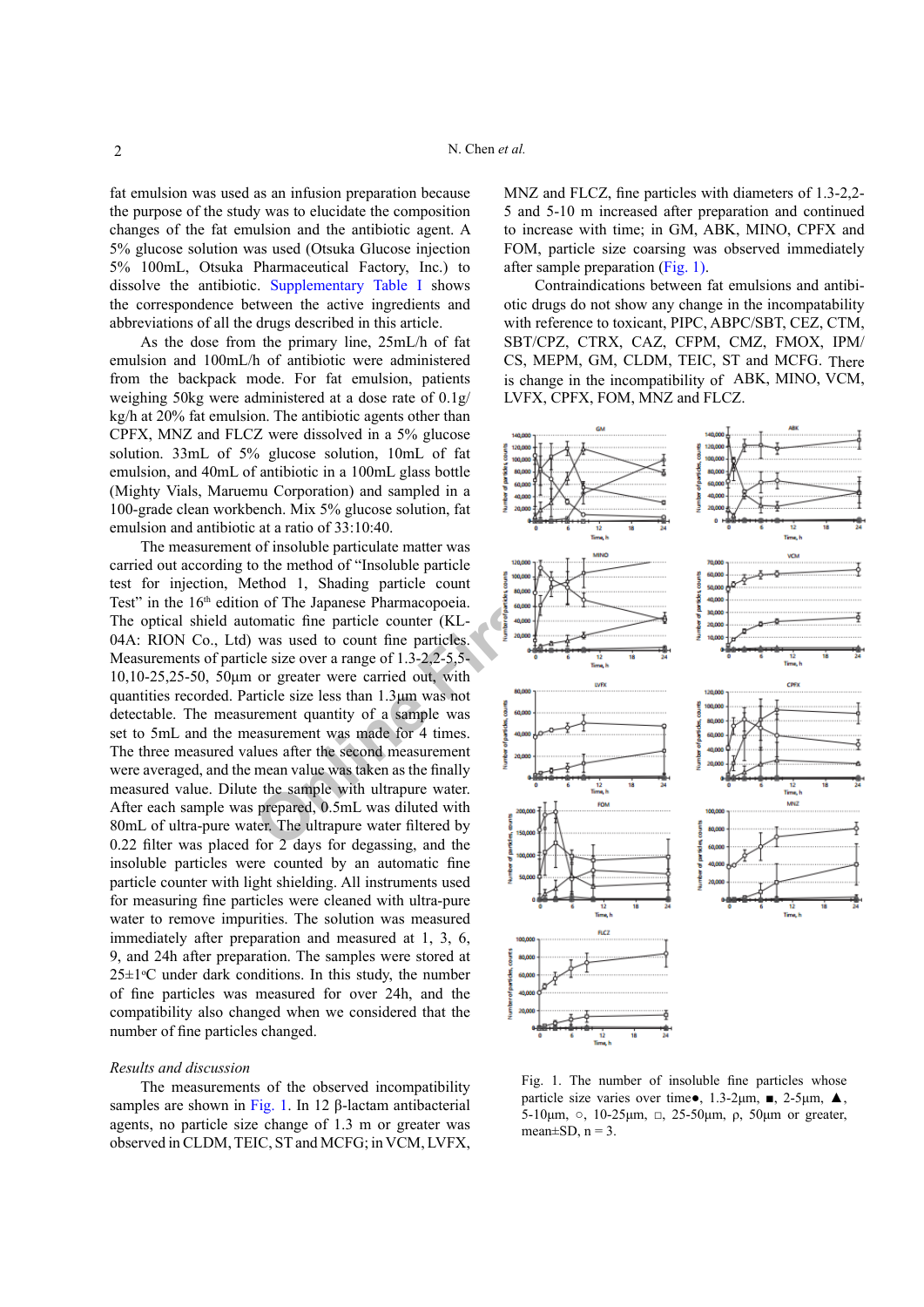Fat emulsion is a white turbidity preparation. Broadhurst *et al*. (2017) and Yanagisawa (2016) reported that most of the experimental drugs were physically compatible with nine representatives 3 in 1 parenteral nutrient mixture. Drug incompatibility may occur even if it cannot be visually confirmed. The drugs interact with each other. However, it is difficult to be detected with the naked eye due to the coarsening of crude fat particles after mixing with other preparations. However, if the fat particles are large, serious complications may occur, such as pulmonary embolism (Boullata *et al*., 2013). Therefore, in order to measure the coarsening of fat particles, we adopted the shielded automatic fine particle counter for measurement. During the administration of TPN, 10% to 20% fat emulsion is recommended to meet the total energy requirements (Mehta *et al*., 2017). Stock *et al*. (2018) and Ramanjaneya *et al*. (2019) reported that fat emulsion should be used at dose of 0.1g/kg/h or lower. During the administration of TPN, the administration of fat emulsion by piggyback infusion mode takes longer time, so antibiotic preparations can also be administered simultaneously.

We investigated compatibility changes between 25 antibiotics and fat emulsions. We found no incompatibility when mixing a 100mL 20% fat emulsion with a 500mL 5% glucose solution (Boullata *et al*., 2013). As the purpose of the study was to study the composition changes of fat emulsions and antibiotic agents, 5% glucose solution was used as an infusion preparation in the study. Among the 12 -lactam antimicrobials, no changes in the size of fat emulsions were observed in CLDM, TEIC, ST and MCFG, as was the case with 5% glucose solution alone. Coarsening of particle size can be observed in other antibiotic agents. Factors affecting the accumulation of fat particles include temperature (Watrobska *et al*., 2019), pH, sugar, electrolytes, amino acids, and plasma increments such as glucan or gelatin preparations (Magriet *et al*., 2018). The pH of the neutral region does not significantly affect the stability of the fat particles, but in the acidic region, the fat particles become unstable to a certain extent. The pH values of MINO, VCM, LVFX and CPFX are all in the acidic region. In particular, since the pH value of MINO is 2.0-3.5 and the pH value of VCM is 2.5-4.5, both of them are under strong acidic conditions, which will lead to particle coarsening due to their influence on the stability of fat particles. Since lecithin is an amphoteric surfactant, it acts as an emulsifier for fat emulsifiers, and the surface of fat particles is weakly charged. Therefore, especially when there is cation with two or more valence, the electrical repulsion between fat particles will be significantly weakened, and the aggregation of fat particles will be converted into emulsification and oil droplets

is recommended to meet the total<br>
Mehta et al., 2017). Stock et al.<br>
contains 28.98mEq sodium ions.<br>
Stya et al. (2019) reported that fat<br>
100mL 5% glucose solution, the<br>
seed at dose of 0.1g/kg/h or lower.<br>
289.8mEq Jour separation, and emulsion collapse will occur (López *et al*., 2018; Magriet *et al*., 2018). Our study found that when saline was mixed with 20% fat emulsion in a ratio of 5:1, the fat particles became coarse (Broadhurst *et al*., 2017). Although not shown in this data, no change in the number of fine particles was observed in sodium chloride solutions with a sodium concentration of 77.0mEq/L or lower. It can be seen from the above results that coarsening occurs not only in divalent or more valence cations, but also in univalent cations containing sodium ions. NaCl, as a component of normal saline, has strong polarity. Therefore, in the solution mixed with fat emulsion, it is believed that fat emulsion will destroy the charge balance, resulting in instability and roughness. Sodium ions are present in many antibiotic agents (Supplementary Table I). FOM contains 28.98mEq sodium ions. When it is dissolved in 100mL 5% glucose solution, the sodium concentration is 289.8mEq/L, which is almost twice the concentration of normal saline sodium. As normal saline is used as diluents for CPFX, MNZ and FLCZ, it can be seen that the sodium concentration is very high, as shown in Supplementary Table I. Therefore, the high concentration of sodium in the sample may be the factor leading to the coarsening of fat emulsion particle size. Sodium ions are also included in other antimicrobials. However, the sodium concentration in these antibiotics is within the range of 0.2-50.2mEq/L, and if the sodium concentration is low, there is no effect on the fat emulsion. GM and ABK are both basic substances with high polarity. Due to the charge deviation caused by the influence of multiple amino groups and reducing sugars, it is believed that the size coarsening of fat emulsions occurred in the samples.

In this study, to investigate the effect of antibiotic agents on fat emulsions, 5% glucose solution that did not affect the size of fat emulsions was used as an infusion preparation from the primary line, and the TPN solution containing glucose, electrolyte and amino acid was used as the infusion preparation from the primary production line. Since the electrolyte composition of the TPN solution was the maintenance solution, its sodium concentration was about 50mEq/L. In this study, of the 12 β-lactam antibiotics dissolved in 5% glucose solution, the content of sodium ABPC/SBT was the highest, which was 50.2mEq/L. The concentration of sodium in the solution prepared by mixing TPN solution with ABPC/SBT at a ratio of 33:40 was about 50mEq/L. By mixing, the amount of divalent cations and amino acids contained in the TPN solution was approximately half that which caused the coarsening of fat emulsion. In the study of the piggyback administration of fat emulsion using TPN solution, the average particle size and the proportion of coarse particles with diameter of 5 m or greater as defined in USP32/NF27 general test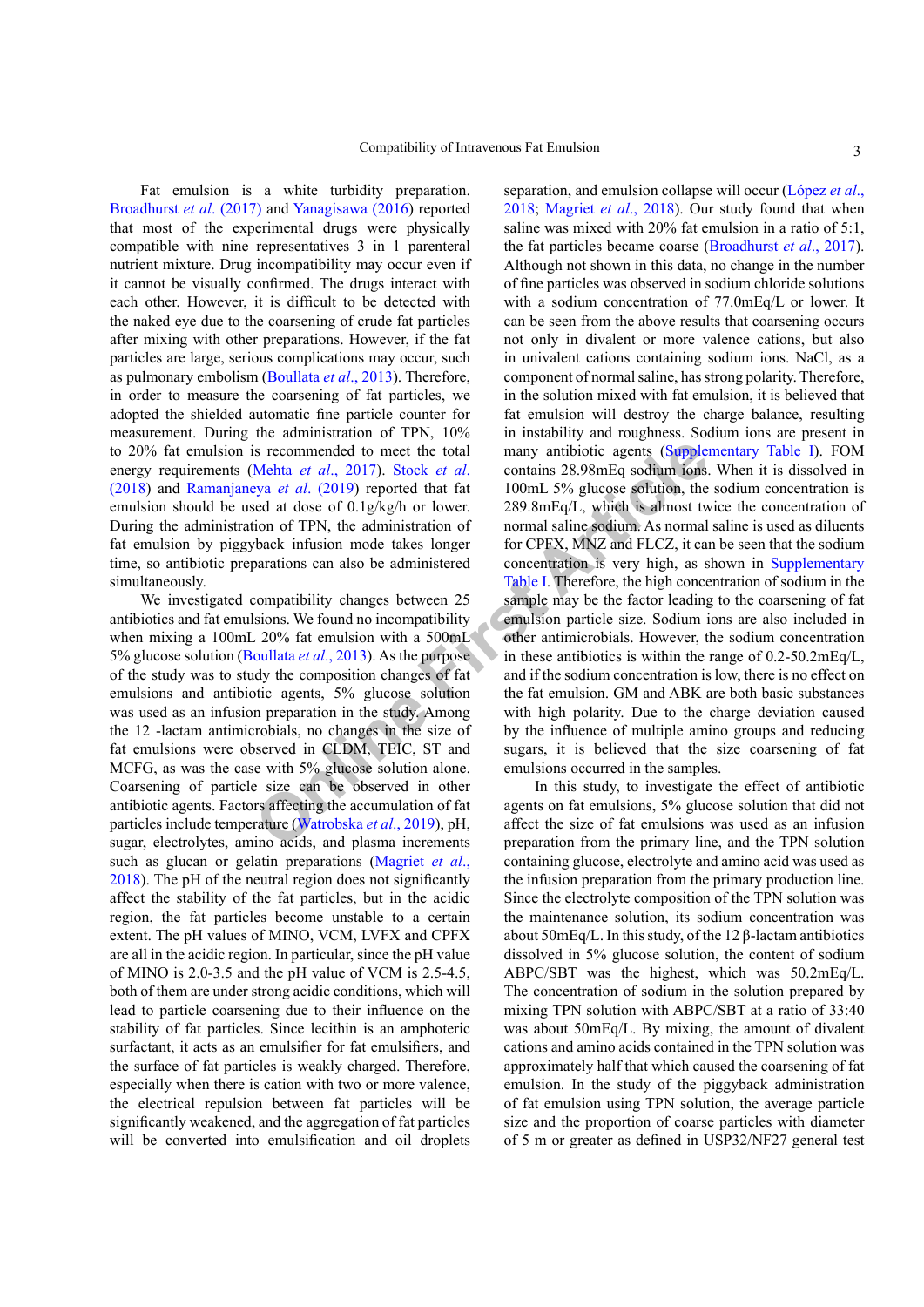method 729 were significantly less than the reference value (Gallegos *et al*., 2012), which is consistent with the results of (Jonckers *et al*., 2014). In a mixture of 5% glucose and TPN solutions containing β-lactam antibiotic preparation, the sodium concentration was approximately the same as that of the TPN solution, and the amount of divalent cations and amino acids was approximately half. The effect of fat emulsion on particle size in mixed solution was estimated to be smaller than that of single dose of TPN solution.

**Examp[le](https://doi.org/10.2146/ajhp110520) 1** and the CTRX of the CTRX of org/10.2146/ajhp110520<br>
administered in conjunction with Gessese, Y.A., Damessa, D.L.<br>
and containing calcium. Death case Antimicrob. Resist. Infect<br>
to the fungs and kidneys (Lacro In this study, we investigated the effect of antibiotic preparations on the particle size of fat emulsion. Moreover, we must also consider incompatibility of fat emulsion with other drugs. As the TPN solution contains calcium ions, ceftriaxone sodium becomes ceftriaxone calcium salt and causes crystal precipitation when the CTRX of the antibiotic agent is administered in conjunction with the infusion preparation containing calcium. Death case has been reported due to the formation of ceftriaxone calcium salt crystals in the lungs and kidneys (Lacroix *et al*., 2019; Gessese *et al*., 2017; Yao *et al*., 2012). When the infusion agent from the mainline and the infusion agent from the saddle line come into contact with each other, a change in composition of precipitation will be resulted. In this case, drugs that may cause changes in compatibility with TPN infusion need to be avoided in the piggyback administration. If necessary, another drug must be considered (Duan *et al*., 2020). Antibiotics are not only dissolved in 5% glucose solution, but also in normal saline solution. Based on these results, we conclude that the sodium content of the drug is an important factor leading to the coarsing of fat emulsions, and that saline solution should therefore be avoided in the application of antibiotics from backpack lines (Jia *et al*., 2020).

Of the 12 β-lactam antibiotics, for CLDM, TEIC, ST, and MCFG, no coarsening of fat emulsion particle was observed in the mixgture of fat emulsions and antibiotic compositions even after 24h. The fat emulsion became coarser in the mixture of aminoglycosides, quinolones, MINO, VCM, FOM, MNZ and FLCZ antibiotics. In view of these results, these drugs should be administered by other routes instead of being applied with TPN solution. If it is difficult to ensure alternative routes, the lines must be flushed with saline before and after the administration of these drugs.

#### *Supplementary material*

There is supplementary material associated with this article. Access the material online at: [https://dx.doi.](https://dx.doi.org/10.17582/journal.pjz/20201113161154) [org/10.17582/journal.pjz/20201113161154](https://dx.doi.org/10.17582/journal.pjz/20201113161154)

### *Statement of conflict of interest*

The authors have declared no conflict of interest.

#### *References*

- Boullata, J.I., Guenter, P. and Mirtallo, J.M., 2013. *J. Parenter. Enteral Nutr*., **37**: 212-222. [https://doi.](https://doi.org/10.1177/0148607112464781) [org/10.1177/0148607112464781](https://doi.org/10.1177/0148607112464781)
- Broadhurst, D., Moureau, N. and Ullman, A.J., 2017. *J. Wound Ostomy Continence Nurs*., **44**: 211-220. <https://doi.org/10.1097/WON.0000000000000322>
- Danko, M., Żyła-Pawlak, A. and Książyk, J., 2019. *Nutrients*, **11**: 2495. [https://doi.org/10.3390/](https://doi.org/10.3390/nu11102495) [nu11102495](https://doi.org/10.3390/nu11102495)
- Duan, F., Hu, M. and Guo, C., 2020. *Chem. Eng. J*., **398**: 125452. <https://doi.org/10.1016/j.cej.2020.125452>
- Gallegos, C., Valencia, C. and Partal, P., 2012. *Am. J. Hlth. Syst. Pharm*., **69**: 1332-1335. [https://doi.](https://doi.org/10.2146/ajhp110520) org/10.2146/ajhp110520
- Gessese, Y.A., Damessa, D.L. and Amare M.M., 2017. *Antimicrob. Resist. Infect. Contr*., **6**: 132. [https://](https://doi.org/10.1186/s13756-017-0289-6) [doi.org/10.1186/s13756-017-0289-6](https://doi.org/10.1186/s13756-017-0289-6)
- Jia, Q., Li, Z. and Guo, C., 2020. *Chem. Eng. J*., **389**: 124468. <https://doi.org/10.1016/j.cej.2020.124468>
- Jonckers, T., Berger, I. and Kuijten, T., 2014. *Neonatal. Netw*., **33**: 133-137. [https://doi.org/10.1891/0730-](https://doi.org/10.1891/0730-0832.33.3.133) 0832.33.3.133
- Lacroix, C., Kheloufi, F. and Montastruc, F., 2019. *J. Neurol. Sci*., **398**: 196-201. [https://doi.](https://doi.org/10.1016/j.jns.2019.01.018) org/10.1016/j.jns.2019.01.018
- López-Jaramillo, P., Otero, J. and Camacho, P.A., 2018. *Colomb. Med. (Cali),* **49**: 175-181. [https://doi.](https://doi.org/10.25100/cm.v49i2.3840) org/10.25100/cm.v49i2.3840
- Magriet, M., Tredoux, A.G.J. and Villiers, A.D., 2018. *J. Chromatogr. A*., **1571**: 107-120. [https://doi.](https://doi.org/10.1016/j.chroma.2018.08.004) [org/10.1016/j.chroma.2018.08.004](https://doi.org/10.1016/j.chroma.2018.08.004)
- Mehta, N.M., Skillman, H.E. and Irving, S.Y., 2017. *J. Parenter. Enteral. Nutr*., **41**: 706-742. [https://doi.](https://doi.org/10.1177/0148607117711387) org/10.1177/0148607117711387
- Ramanjaneya, M., Jerobin, J. and Bettahi, I., 2019. *Clin. Endocrinol. (Oxf),* **91**: 278-287. [https://doi.](https://doi.org/10.1111/cen.14007) [org/10.1111/cen.14007](https://doi.org/10.1111/cen.14007)
- Stock, E.O., Ferrara, C.T. and O'Connor, P.M., 2018. *J. Clin. Fatol*., **12**: 99-109. [https://doi.org/10.1016/j.](https://doi.org/10.1016/j.jacl.2017.11.001) [jacl.2017.11.001](https://doi.org/10.1016/j.jacl.2017.11.001)
- Watrobska-Swietlikowska, D., 2019. *PLoS One*, **14**: e0214451. [https://doi.org/10.1371/journal.](https://doi.org/10.1371/journal.pone.0214451) [pone.0214451](https://doi.org/10.1371/journal.pone.0214451)
- Yanagisawa, K., 2016. *Yakushigaku Zasshi*, **51**: 40-57.
- Yao, Y., Zhou, R. and Wang, Y., 2012. *Pharmacoepidemiol. Drug Saf*., **21**: 1197-1201. <https://doi.org/10.1002/pds.3232>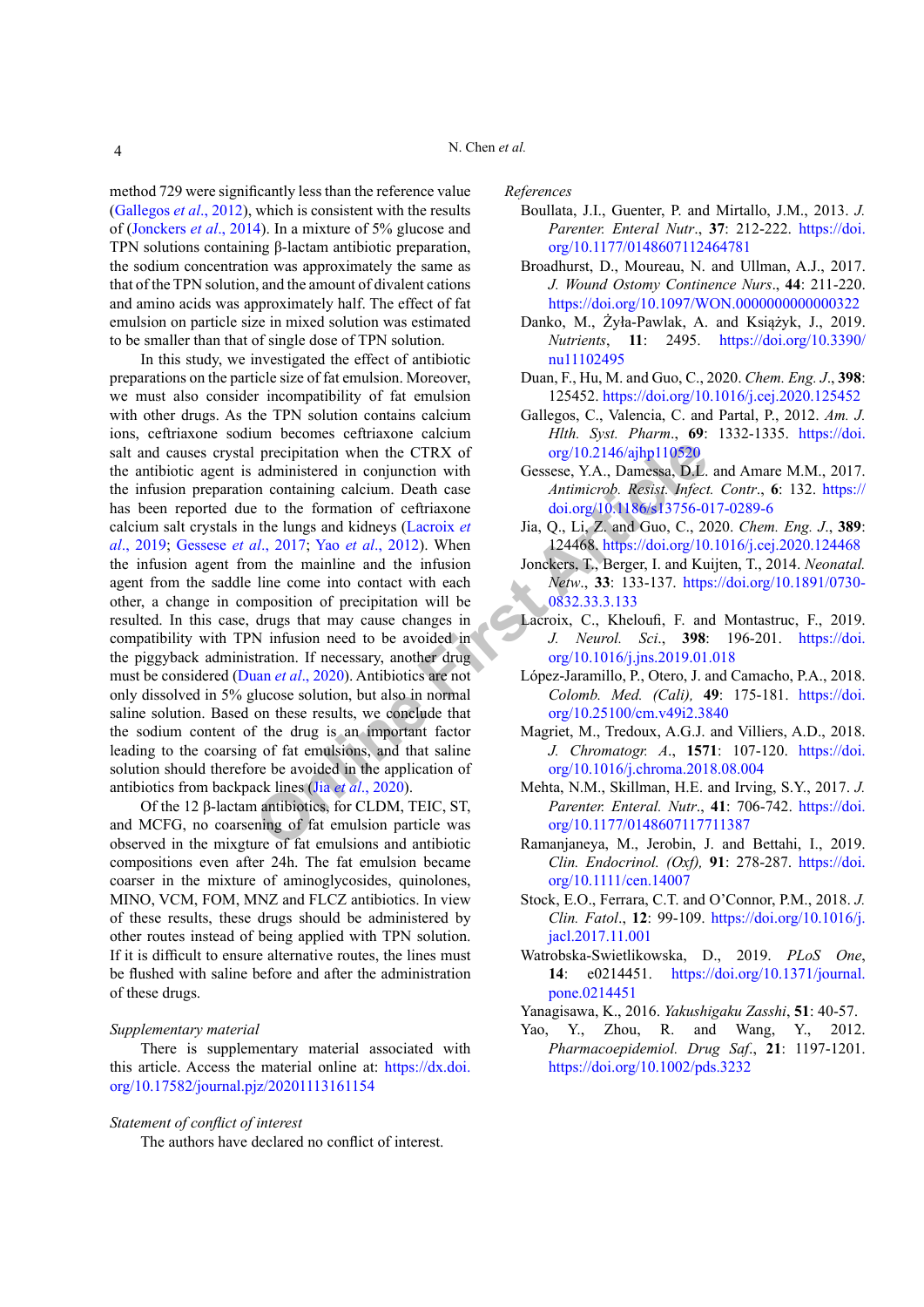**Supplementary Material**

# **Compatibility of Intravenous Fat Emulsion and Antibiotics in Secondary Piggyback Transfusion**

**Nina Chen1 , Shuang Xu2 , Juanjuan Lin1 \* and Moslem Lari Najafi<sup>3</sup>**

**ONLINE FIRST AFTER** *1 Department of Pediatrics, Xiangyang NO.1 People's Hospital, Hubei University of Medicine, Xiangyang, 441000, China 2 Department of Obstetrics and Gynecology, Xiangyang NO.1 People's Hospital, Hubei University of Medicine, Xiangyang, 441000, China 3 Pharmaceutical Sciences and Cosmetic Producs Research Center, Kerman University of Medical Sciences, Kerman, Iran*

**Nina Chen and Shuang Xu contributed equally to this article.** 

Corresponding author: linjuliar@163.com 0030-9923/2022/0001-0001 \$ 9.00/0



Copyright 2022 by the authors. Licensee Zoological Society of Pakistan.

This article is an open access  $\Theta$  article distributed under the terms and conditions of the Creative Commons Attribution (CC BY) license (https://creativecommons.org/licenses/by/4.0/).